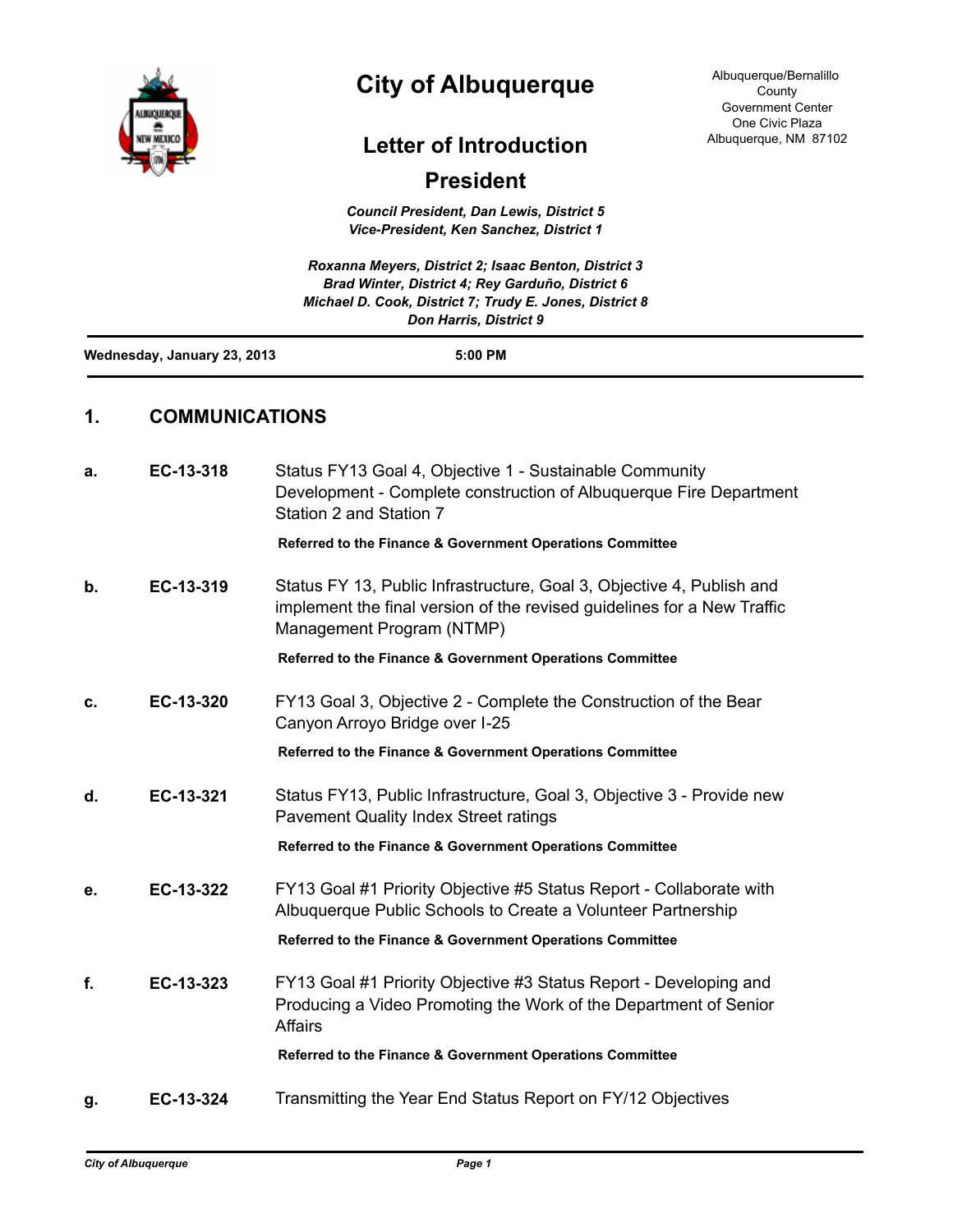|    |           | Referred to the Finance & Government Operations Committee                                                                                                     |
|----|-----------|---------------------------------------------------------------------------------------------------------------------------------------------------------------|
| h. | EC-13-325 | Status FY 13, Public Infrastructure, Goal 3, Objective 5, Determine the<br>annual cost for electricity and maintenance both as a whole and by<br>street light |
|    |           | Referred to the Finance & Government Operations Committee                                                                                                     |
| i. | EC-13-326 | Status FY 13 Goal 4, Objective 2 - Sustainable Community<br>Development - Complete Median Landscaping on West I-40                                            |
|    |           | Referred to the Finance & Government Operations Committee                                                                                                     |
| j. | EC-13-327 | Mayor's Appointment of Mr. James H. Copeland to the Advisory<br>Committee on Transit for the Mobility Impaired                                                |
|    |           | To be heard at the Council Meeting on February 4, 2013                                                                                                        |
| k. | EC-13-328 | Mayor's Reappointment of Mr. Clint Hubbard to the Information<br><b>Services Committee</b>                                                                    |
|    |           | To be heard at the Council Meeting on February 4, 2013                                                                                                        |
| I. | EC-13-329 | Mayor's Appointment of Mr. Andrew Morgan Baughman to the<br>M.O.V.E. Advisory Board                                                                           |
|    |           | To be heard at the Council Meeting on February 4, 2013                                                                                                        |
| m. | EC-13-330 | Mayor's Reappointment of Ms. Lisa Huval to the Affordable Housing<br>Committee                                                                                |
|    |           | To be heard at the Council Meeting on February 4, 2013                                                                                                        |
| n. | EC-13-331 | Mayor's Appointment of Mr. Mark W. Haley to the Balloon Fiesta Park<br>Commission                                                                             |
|    |           | To be heard at the Council Meeting on February 4, 2013                                                                                                        |
| ο. | EC-13-332 | Mayor's Reappointment of Ms. Patricia W. Selcher to the Indicators<br><b>Progress Commission</b>                                                              |
|    |           | To be heard at the Council Meeting on February 4, 2013                                                                                                        |
| р. | EC-13-333 | Mayor's Reappointment of Dr. Bernard J. Sharum to the Information<br><b>Services Committee</b>                                                                |
|    |           | To be heard at the Council Meeting on February 4, 2013                                                                                                        |
| q. | EC-13-334 | Mayor's Appointment of Mr. Jeffrey A. Peterson, P.E. to the Police<br><b>Oversight Commission</b>                                                             |
|    |           | <b>Immediate Action Requested</b>                                                                                                                             |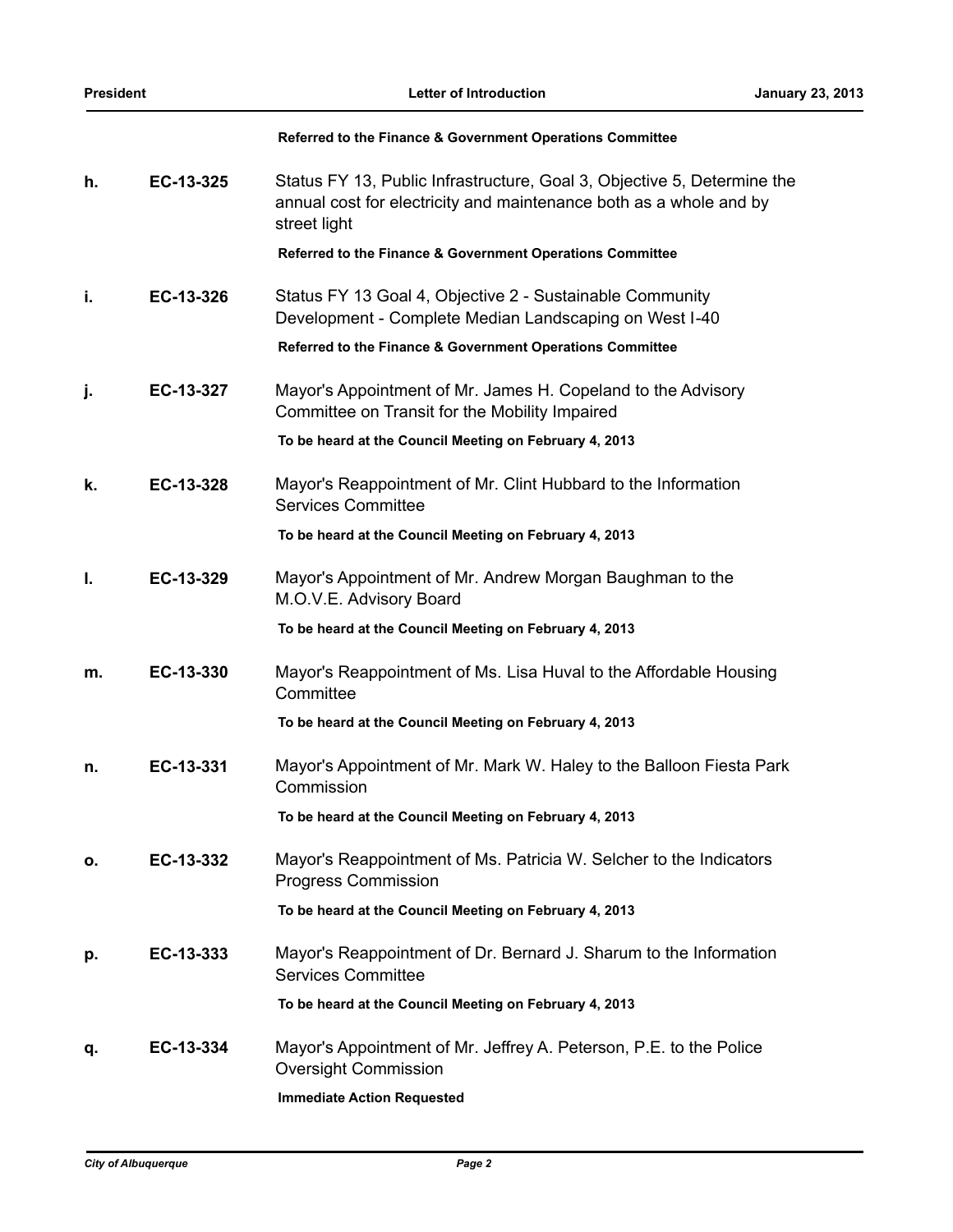| <b>President</b> |           | Letter of Introduction                                                                                                                                                                                                                                            | <b>January 23, 2013</b> |
|------------------|-----------|-------------------------------------------------------------------------------------------------------------------------------------------------------------------------------------------------------------------------------------------------------------------|-------------------------|
| r.               | EC-13-335 | Mayor's Appointment of Mr. Christian Birk Jones to the Albuquerque<br><b>Energy Council</b>                                                                                                                                                                       |                         |
|                  |           | To be heard at the Council Meeting on February 4, 2013                                                                                                                                                                                                            |                         |
| s.               | EC-13-336 | Mayor's Appointment of Dr. Carl G. Foster to the Police Oversight<br>Commission                                                                                                                                                                                   |                         |
|                  |           | <b>Immediate Action Requested</b>                                                                                                                                                                                                                                 |                         |
| t.               | $AC-13-2$ | John P. Salazar, Esq., Rodey Law Firm, agent for the University of<br>New Mexico, appeals the December 6, 2012 Declaratory Ruling issued<br>by the Code Compliance Manager, Brennon Williams, regarding<br>hotel/motel services with extended-stay accommodations |                         |
|                  |           | Referred to the Land Use Hearing Officer, to be heard on February 14, 2013                                                                                                                                                                                        |                         |

### **2. INTRODUCTIONS**

**a. O-13-44** Authorizing The Issuance And Sale Of City Of Albuquerque, New Mexico General Obligation Bonds, Consisting Of General Purpose General Obligation Bonds, General Obligation Storm Sewer Bonds, Short-Term General Obligation Bonds, Authorized At An Election On October 4, 2011 To Finance Projects Relating To Public Safety, Citizens' Centers, Parks And Recreation, Library, Public Transportation, Museums And Cultural Facilities, Affordable Housing, Zoo And Biological Park Facilities, Storm Sewers, And Streets, And General Obligation Refunding Bonds, Providing For The Levy And Collection Of Ad Valorem Taxes For The Payment Of The Bonds; Authorizing The Sale Of The Bonds To The State Of New Mexico (Lewis, by request)

**To be heard at the Council Meeting on February 20, 2013**

**b. R-13-132** For An Area Of Approximately 569.1 Acres, Bounded Generally By Paseo Del Norte And Existing Development To The North, Universe Blvd. To The West, Volcano Cliffs And Paseo Del Norte To The South And The Petroglyph National Monument To The East; Adopting The Volcano Heights Sector Development Plan As A Rank Three Plan And Changing Zoning From RD, SU-1 For PRD And SU-1 For C-1 Uses To SU-2/VHTC (Volcano Heights Town Center), SU-2/VHRC (Volcano Heights Regional Center), SU-2/VHVC (Volcano Heights Village Center), SU-2/VHMX (Volcano Heights Mixed Use), SU-2VHNT (Volcano Heights Neighborhood Transition) And SU-2/VHET (Volcano Heights Escarpment Transition) (Lewis, by request)

#### **Referred to the Land Use, Planning, and Zoning Committee**

**c. R-13-133** Approving And Authorizing The Filing Of A Grant Application For A Food Service Program For Children With The New Mexico Department